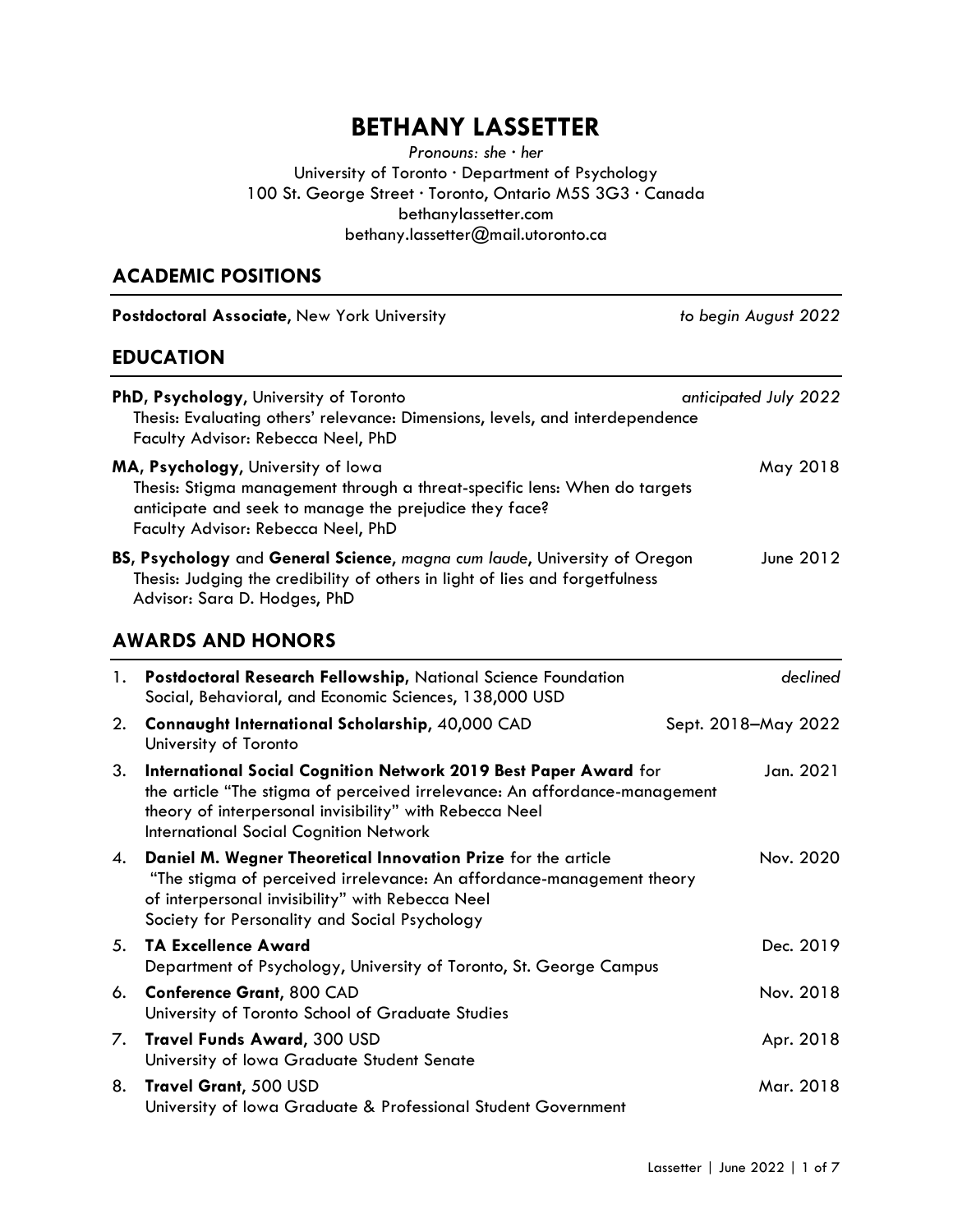| 9. | <b>Research Grant, 1,000 USD</b><br>University of Iowa Graduate & Professional Student Government           | Nov. 2017  |
|----|-------------------------------------------------------------------------------------------------------------|------------|
|    | 10. SPSP Graduate Student Travel Award, 500 USD<br>Society for Personality and Social Psychology            | Sept. 2017 |
|    | 11. J. R. Simon Early Scholarship Potential Award, 1,000 USD<br>University of Iowa Department of Psychology | Mar. 2016  |
|    | 12. Travel Grant, 280 USD<br>University of Iowa Graduate & Professional Student Government                  | Mar. 2015  |
|    | 13. Travel Funds Award, 300 USD<br>University of Iowa Graduate Student Senate                               | Feb. 2015  |
|    | 14. Reproducibility Project Small Grant, 240 USD<br>Center for Open Science                                 | Sept. 2013 |

### PUBLICATIONS \*denotes student supervisee

- 1. Willroth, E. C., Gatchpazian, A., Thai, S., Lassetter, B., Feinberg, M., & Ford, B. Q. (2022). The insulating function of sleep for well-being: Daily sleep quality attenuates the link between current affect and global life satisfaction. Affective Science.
- 2. Lassetter, B., Hehman, E., & Neel, R. (2021). The Relevance Appraisal Matrix: Evaluating others' relevance. Journal of Personality and Social Psychology, 121(4), 842-864.
- 3. Todd, A. R., Johnson, D. J., Lassetter, B., Neel, R., Simpson, A. J., & Cesario, J. (2021). Category salience and racial bias in weapon identification: A diffusion modeling approach. Journal of Personality and Social Psychology, 120(3), 672-693.
- 4. Prasad, S., Knight, E. L., Sarkar, A., Welker, K. M., Lassetter, B., & Mehta, P.H. (2021). Testosterone fluctuations in response to a democratic election predict partisan attitudes toward the elected leader. Psychoneuroendocrinology, 133, 105396.
- 5. Neel, R., & Lassetter, B. (2019). The stigma of perceived irrelevance: An affordancemanagement theory of interpersonal invisibility. Psychological Review, 126, 634-659.
	- Daniel M. Wegner Theoretical Innovation Prize, Society for Personality and Social Psychology 2019 Best Paper Award, International Social Cognition Network
- 6. Lassetter, B., & Neel, R. (2019). Malleable liberals and fixed conservatives? Political orientation shapes perceived ability to change. Journal of Experimental Social Psychology, 82,  $141 - 151.$   $\circ$
- 7. Prasad, S., Lassetter, B., Welker, K. M., & Mehta, P. H. (2019). Unstable correspondence between salivary testosterone measured with enzyme immunoassays and tandem mass spectrometry. Psychoneuroendocrinology, 109, 104373.
- 8. \*Lundberg, G. J. W., Neel, R., Lassetter, B., & Todd, A. R. (2018). Racial bias in implicit danger associations generalizes to older male targets. PLoS ONE, 13, e0197398.
- 9. Welker, K. M., Lassetter, B., Brandes, C. M., Prasad, S., Koop, D. R., & Mehta, P. H. (2016). A comparison of salivary testosterone measurement using immunoassays and tandem mass spectrometry. Psychoneuroendocrinology, 71, 180-188.
- 10. Open Science Collaboration. (2015). Estimating the reproducibility of psychological science. Science, 349, DOI: 10.1126/science.aac4716.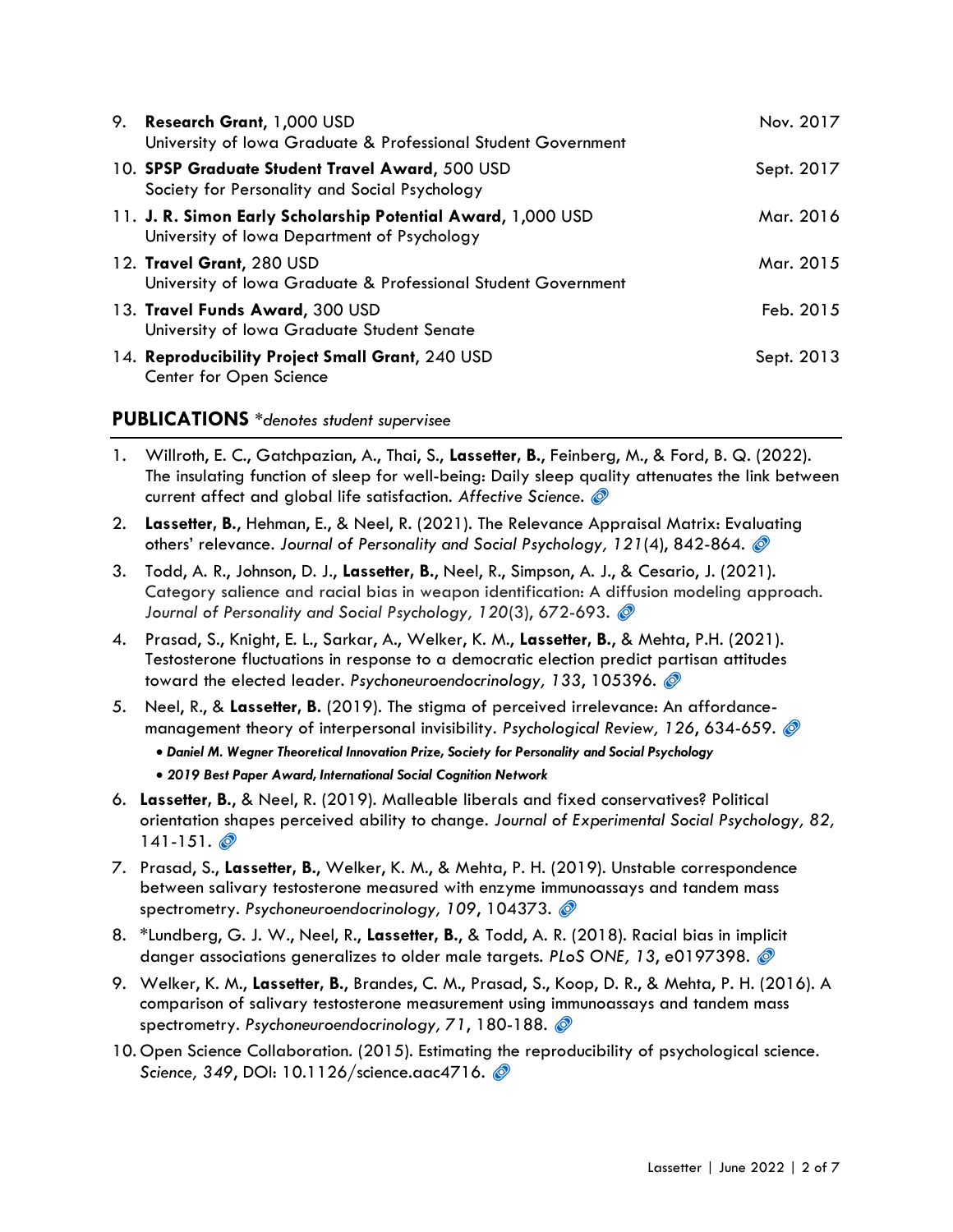- 11. Neel, R., & Lassetter, B. (2015). Growing fixed with age: Lay theories of malleability are target age-specific. Personality and Social Psychology Bulletin, 41, 1505-1522.  $\oslash$
- 12. Mehta, P. H., Snyder, N., Knight, E. L., & Lassetter, B. (2014). Close versus decisive victory moderates the effect of testosterone change on competitive decisions and task enjoyment. Adaptive Human Behavior and Physiology, 1, 291-311.
- 13. Dickson, D. J., Lassetter, B., Glassy, B., Ely, R. L., Yokochi, A., & Page, C. J. (2013). Diffusion of dissolved ions from wet silica sol-gel monoliths: Implications for biological encapsulation. Colloids and Surfaces B: Biointerfaces, 102, 611-619.

# MANUSCRIPTS UNDER REVIEW OR IN REVISION

1. Ford, B. Q., Feinberg, M., Lassetter, B., Thai, S., & Gatchpazian, A. (in revision). The political is personal: Daily politics as a chronic stressor. Journal of Personality and Social Psychology.  $\circledcirc$ 

### MANUSCRIPTS IN PREPARATION

- 1. Lassetter, B., Feinberg, M., & Ford, B. Q. (in prep). Bringing an affective science lens to politics: Considering two major US political events.
- 2. Lassetter, B., Neel, R., & Rattan, A. (in prep). Does the desire to confront sexism depend on perpetrator age?
- 3. Lassetter, B., Tenney, E. R., Spellman, B. A., & Hodges, S. D. (in prep). The curious case of courtroom liars' credibility.

### INVITED TALKS

- 1. Lassetter, B., Hehman, E., & Neel, R. (2019, May). Stereotypes of groups' relevance: Independent judgments of threat and opportunity. Paper Talk at the annual meeting of York University of Toronto Social Personality Abnormal (YUTSPA), Mississauga, ON.
- 2. Lassetter, B., Hehman, E., & Neel, R. (2018, December). Stereotypes of groups' relevance: Independent judgments of threat and opportunity. Social Metacognition Laboratory, University at Buffalo, Buffalo, NY.

### SELECTED PRESENTATIONS \*denotes student supervisee

#### **Talks**

- 1. Lassetter, B., & Neel, R. (2021, February). Targeted malleability beliefs: Not just can people change, but who can change. Paper Talk at the annual meeting of the Society for Personality and Social Psychology. [virtual]
- 2. Lassetter, B., Hehman, E., & Neel, R. (2019, April). Stereotypes of groups' relevance: Independent judgments of threat and opportunity. Paper Talk at the annual meeting of the Midwestern Psychological Association, Chicago, IL.
- 3. Lassetter, B., Todd, A. R., Simpson, A. J., & Neel, R. (2019, February). Implicit danger associations at the intersection of race and age: The moderating role of body size information. Paper Talk at the annual meeting of the Society for Personality and Social Psychology, Portland, OR.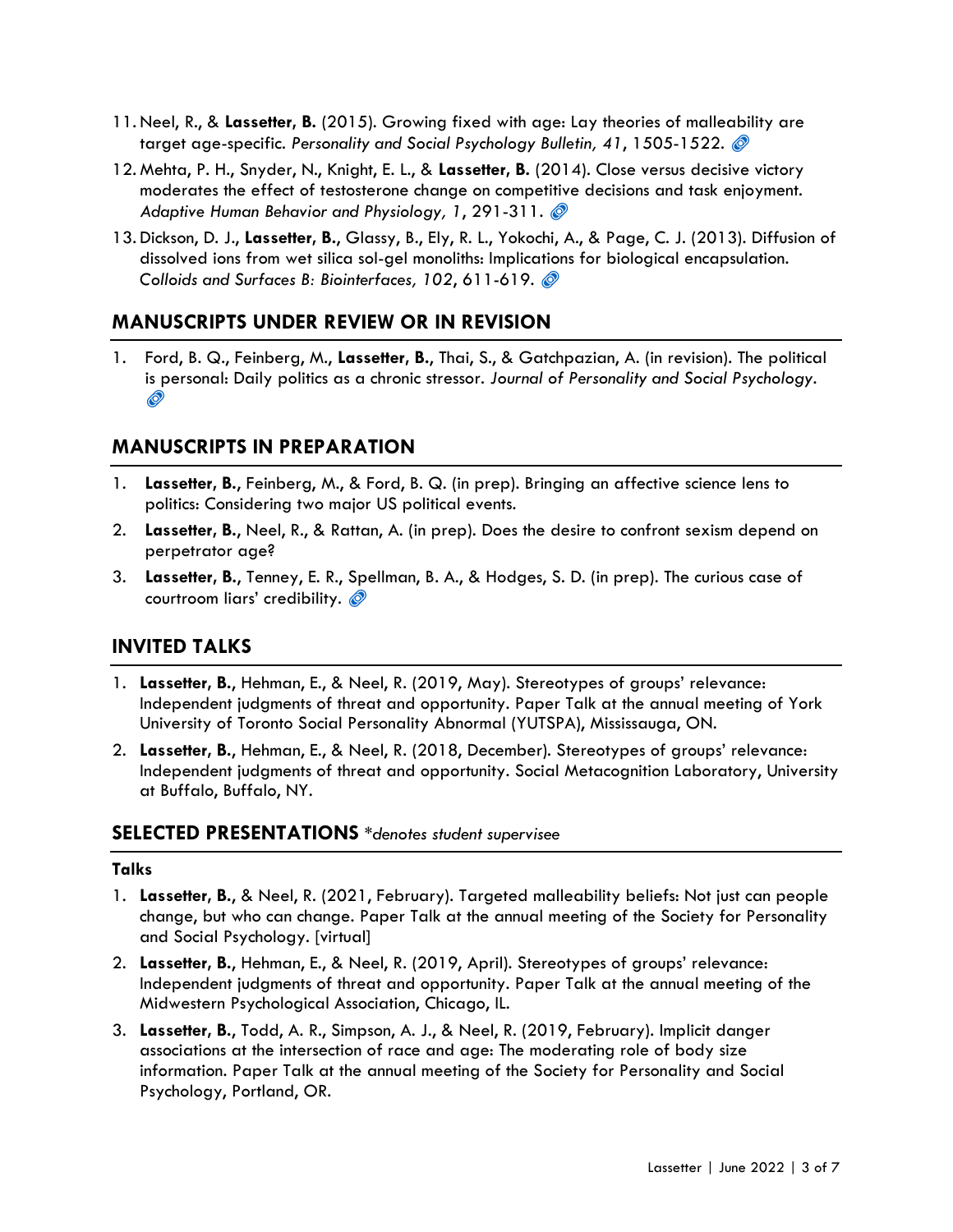- 4. Lassetter, B., Neel, R., & Rattan, A. (2018, April). Confronting sexism: The role of perpetrator age and perceived malleability. Paper Talk at the annual meeting of the Midwestern Psychological Association, Chicago, IL.
- 5. Lassetter, B., & Neel, R. (2018, March). Malleable liberals and fixed conservatives? Political orientation shapes perceived ability to change. Data Blitz Presentation at the Political Psychology Preconference at the annual meeting of the Society for Personality and Social Psychology, Atlanta, GA.

#### **Posters**

- 6. \*Nagar, A., Lassetter, B., & Neel, R. (2022, March). A descriptive examination of how age and gender shape the goals people pursue. Poster Presentation at the University of Toronto Undergraduate Research Forum Showcase, Toronto, ON. [virtual]
- 7. \*Daniel, A., Lassetter, B., & Neel, R. (2020, April). Does a self-protection goal change women's memory for smiling and neutral Black male faces? Poster Presentation at the annual meeting of the Midwestern Psychological Association, Chicago, IL. [conference canceled due to COVID-19]
- 8. \*Pajovic, J., Lassetter, B., Hehman, E., \*Daniel, A., & Neel, R. (2020, April). Believing that others can change: Variability across perceivers and targets. Poster Presentation at the University of Toronto Undergraduate Research Forum Showcase, Toronto, ON. [forum cancelled due to COVID-19]
- 9. \*Sun, Y., Lassetter, B., \*Daniel, A., & Neel, R. (2020, April). Invisible men and women: Target's perspective on social invisibility. Poster Presentation at the University of Toronto Undergraduate Research Forum Showcase, Toronto, ON. [forum cancelled due to COVID-19]
- 10. \*Daniel, A., Lassetter, B., & Neel, R. (2020, February). Does a self-protection goal change women's memory for smiling and neutral Black male faces? Poster Presentation at the annual meeting of the Society of Personality and Social Psychology, New Orleans, LA.
- 11. \*Daniel, A., Lassetter, B., & Neel, R. (2019, September). When are people socially invisible? Mate-seeking motivation and White men's memory for opposite-sex individuals in an online sample. Poster Presentation at the University of Toronto Undergraduate Research Forum Showcase, Toronto, ON.
- 12. \*Bucheeri, H., Lassetter, B., & Neel, R. (2019, March). When are people socially invisible? Mate-seeking motivation and Whites' memory for young and old White adults. Poster Presentation at the University of Toronto Undergraduate Research Forum, Toronto, ON.
- 13. \*Daniel, A., Lassetter, B., & Neel, R. (2019, March). When are people socially invisible? Mate-seeking motivation and White men's memory for Asian and Black women. Poster Presentation at the University of Toronto Undergraduate Research Forum, Toronto, ON.
- 14. Lassetter, B., Hehman, E., & Neel, R. (2019, February). Evaluating others' goal relevance: Threat and opportunity characterize the relevance appraisal matrix. Poster Presentation at the Social Cognition Preconference at the annual meeting of the Society for Personality and Social Psychology, Portland, OR.
- 15. Lassetter, B., Neel, R., & Rattan, A. (2018, March). When do we confront sexism? The role of perpetrator age and believing that sexism can change. Poster Presentation at the annual meeting of the Society for Personality and Social Psychology, Atlanta, GA.
- 16. Lassetter, B., Tenney, E. R., & Hodges, S. D. (2016, January). Competence can explain the surprising credibility boost of strategic liars. Poster Presentation at the annual meeting of the Society for Personality and Social Psychology, San Diego, CA.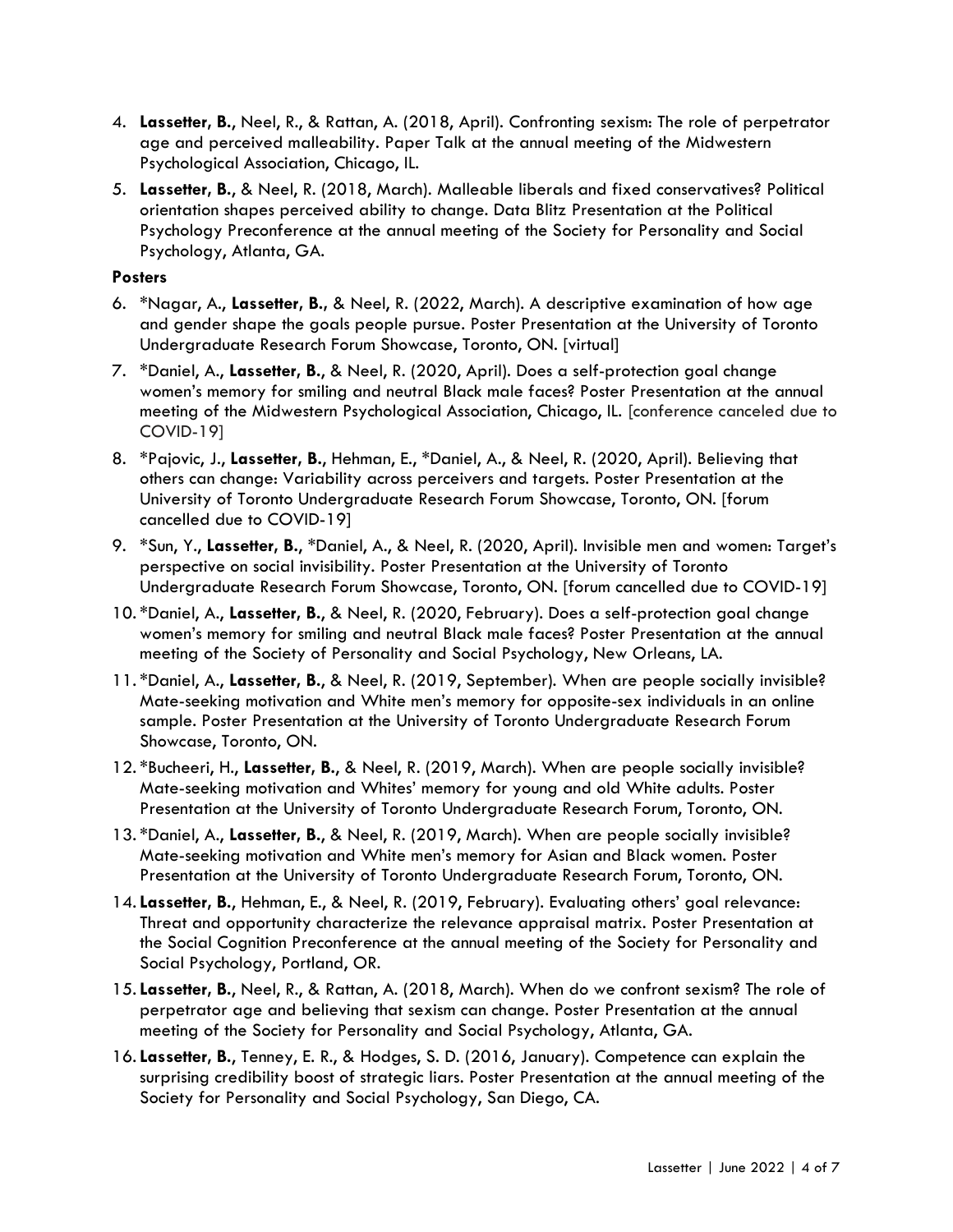- 17. Lassetter, B., Hodges, S. D., & Tenney, E. R. (2015, February). Whom can you trust? Why liars' competence may make them credible. Poster Presentation at the annual meeting of the Society for Personality and Social Psychology, Long Beach, CA.
- 18. Lassetter, B., Tenney, E. R., Hodges, S. D., & Spellman, B. A. (2014, February). The truth about lying and witness credibility. Poster Presentation at the Social Psychology and Law Preconference at the annual meeting for the Society for Personality and Social Psychology, Austin, TX.

## TEACHING EXPERIENCE

| 1. Teaching Assistant, Psychology and the Law (PSY:328H1S)<br>Department of Psychology, U. of Toronto                                                                                                                                                      | Summer 2021            |
|------------------------------------------------------------------------------------------------------------------------------------------------------------------------------------------------------------------------------------------------------------|------------------------|
| 2. Teaching Assistant, Intro to Social Psych (PSY:220HF)<br>Department of Psychology, U. of Toronto                                                                                                                                                        | Summer 2020            |
| 3. Teaching Assistant, Intergroup Relations (PSY:322S)<br>Department of Psychology, U. of Toronto                                                                                                                                                          | Winter 2020            |
| 4. Teaching Assistant, Social Psychology: Attitudes (PSY:320F)<br>Department of Psychology, U. of Toronto                                                                                                                                                  | Summer 2019            |
| 5. Teaching Assistant, Social and Personality Development (PSY:3030)<br>Department of Psychological and Brain Sciences, U. of Iowa                                                                                                                         | <b>Fall 2017</b>       |
| 6. Guest Instructor, Seminar: Stereotyping and Prejudice (PSY:4090)<br>Department of Psychological and Brain Sciences, U. of Iowa<br>Malleability beliefs: Target specificity and implications<br>Evaluating strategies for responding to everyday bigotry | Fall 2017              |
| 7. Teaching Assistant, Stigma and Prejudice (PSY:3590)<br>Department of Psychological and Brain Sciences, U. of Iowa<br>Guest Lecturer, Prejudice<br><b>Guest Lecturer, Intergroup Interactions and Privilege</b>                                          | Fall 2016, Spring 2017 |
| 8. Teaching Assistant, Psychology of Interpersonal Relations (PSY:3015)<br>Department of Psychological and Brain Sciences, U. of Iowa                                                                                                                      | Spring 2015            |
| 9. Course Assistant, Honors General Chemistry Sequence<br>Department of Chemistry, U. of Oregon                                                                                                                                                            | Sept. 2010-June 2012   |

## OTHER EXPERIENCE

| $\mathbf{1}$ . | <b>Assessment Consultant</b><br>Malvern Family Resource Centre, Scarborough, ON, Canada<br>Analyzed and visualized final data that assessed the effectiveness of an<br>intervention program aimed at enhancing the well-being of youths in the<br>Scarborough community. | Mar. 2021            |
|----------------|--------------------------------------------------------------------------------------------------------------------------------------------------------------------------------------------------------------------------------------------------------------------------|----------------------|
|                | 2. Copy Editor and Content Creator<br>Top Hat, Toronto, ON, Canada<br>Created and edited test bank and comprehension questions for an<br>online Introduction to Psychology textbook.                                                                                     | Nov. 2018-June 2019  |
| 3.             | Lab Manager<br>University of Oregon Department of Psychology                                                                                                                                                                                                             | Sept. 2012-June 2014 |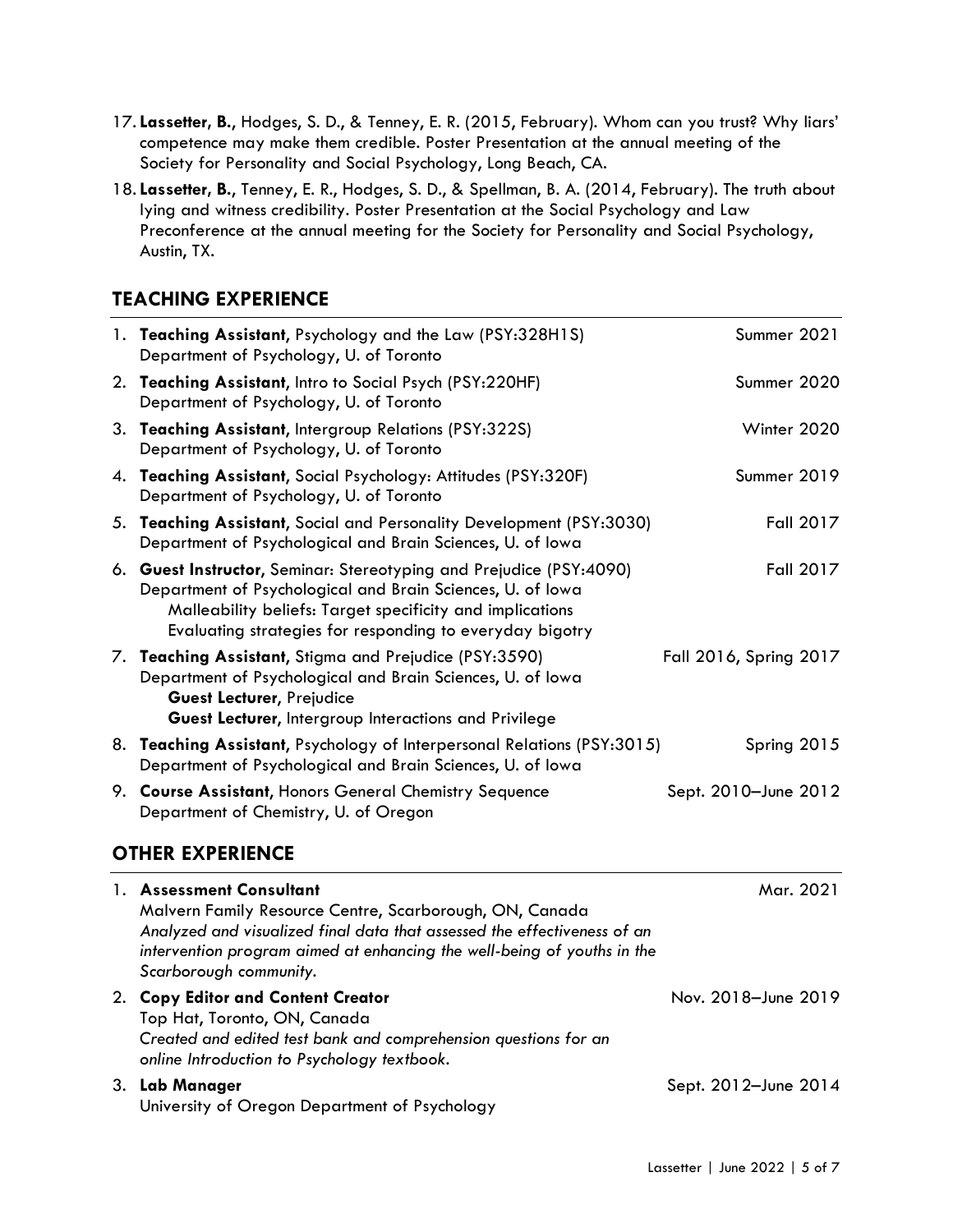Managed the Social Psychoneuroendocrinology Lab (PI: Dr. Pranjal Mehta) and the Culture and Morality Lab (PI: Dr. Azim Shariff)

### WORKSHOPS ATTENDED

| 1. Content Analysis: The Basics, Arizona State University<br>Directed by Amber Wutich, PhD, Melissa Beresford, PhD, and<br>Lance Gravlee, PhD                                               | May 2021         |
|---------------------------------------------------------------------------------------------------------------------------------------------------------------------------------------------|------------------|
| 2. R and Open Science, University of Toronto<br>Directed by John Sakaluk, PhD                                                                                                               | Dec. 2019        |
| 3. Multilevel Modeling, University of Toronto<br>Directed by Amie Gordon, PhD                                                                                                               | Oct. 2019        |
| 4. Summer Institute in Social and Personality Psychology (SISPP)<br>Political Psychology: Social and Individual Difference Perspectives<br>Taught by Eric Knowles, PhD and Chris Dawes, PhD | <b>July 2019</b> |
| 5. Enablytics: Intro & Advanced Structural Equation Modeling<br>Directed by Scott Colwell, PhD                                                                                              | May 2019         |
| 6. Arison School of Business Ph.D. Summer School on Diversity<br>Directed by Adam Galinsky, PhD and Yaacov Trope, PhD                                                                       | <b>July 2017</b> |

### INDEPENDENT PROJECT SUPERVISION

# University of Toronto, Research Opportunities Program Ashna Nagar Bachelors student at U. of Toronto **Winter 2022** Yibo (Eable) Sun Bachelors student at U. of Toronto Winter 2020 Jovana Pajovic Bachelors student at U. of Toronto Winter 2020 Adira Daniel PhD student at Western U Winter 2019 Hala Bucheeri MS student at U. of Bath Winter 2019 University of Iowa Cal Terman Volunteer Coordinator, San Francisco LGBT Center Summer 2015

### **SERVICE**

#### Conference Submission Review

SPSP (2018, 2019); MPA: Psi Chi (2018, 2019); APS: Methods-Track Posters (2019, 2020); SPSSI (2019)

#### Ad Hoc Manuscript Review

Comprehensive Results in Social Psychology Personality and Social Psychology Bulletin Group Processes & Intergroup Relations Social and Personality Psychology Compass Journal of Experimental Psychology: General Social Psychological and Personality Science Journal of Personality and Social Psychology Social Influence McGill Undergraduate Research Journal PLOS One

#### Service to Department and Field

1. **Emerging Editor Board, Personality and Social Psychology Review** April 2022–Present